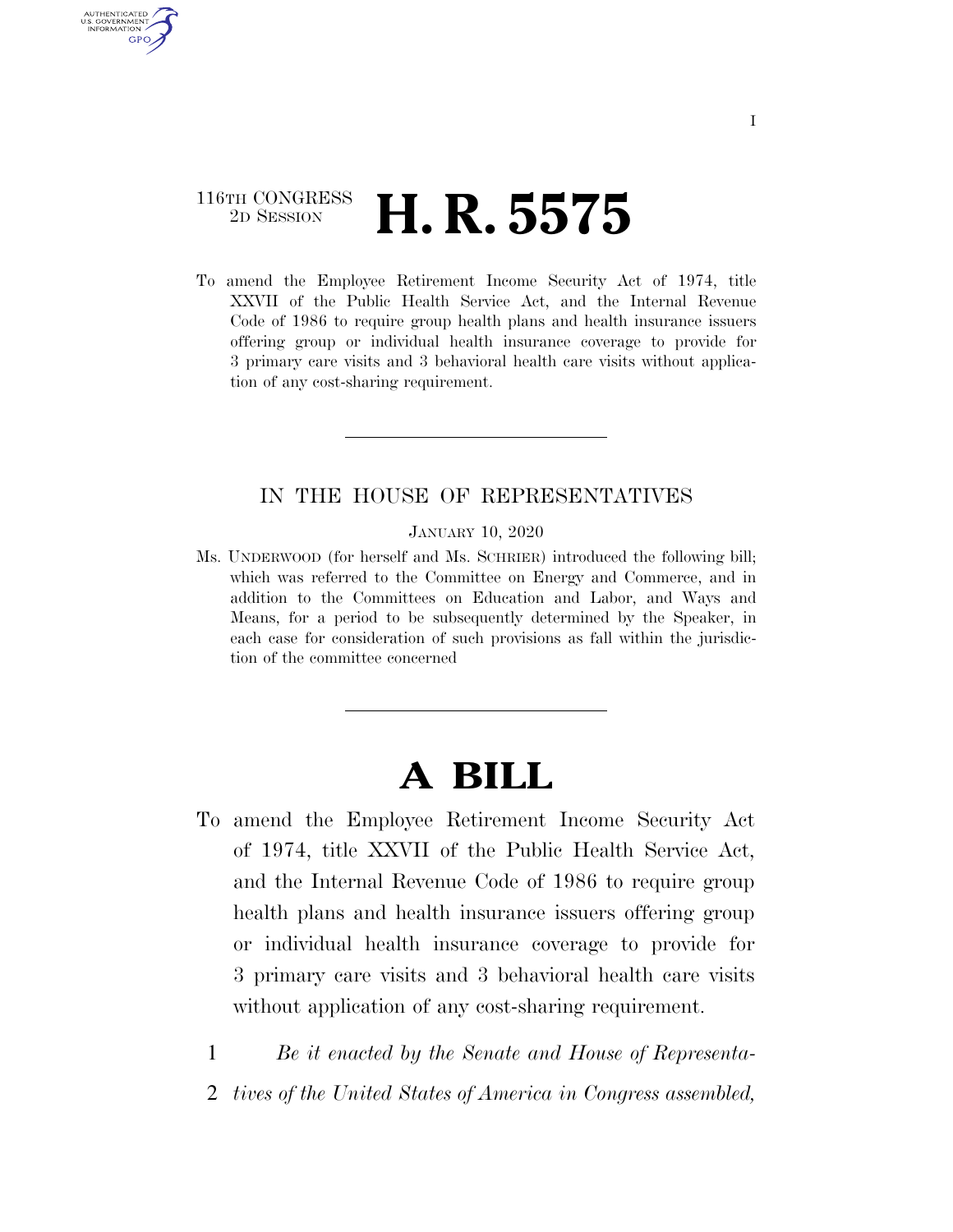#### **SECTION 1. SHORT TITLE.**

 This Act may be cited as the ''Primary and Behav-ioral Health Care Access Act of 2020''.

## **SEC. 2. PROHIBITION ON APPLICATION OF COST SHARING FOR CERTAIN PRIMARY CARE AND BEHAV-IORAL HEALTH CARE VISITS.**

 (a) ERISA.—Subpart B of part 7 of subtitle B of title I of the Employee Retirement Income Security Act of 1974 (29 U.S.C. 1185 et seq.) is amended by adding at the end the following new section:

# **''SEC. 716. COVERAGE OF CERTAIN PRIMARY CARE AND BE-**

**HAVIORAL HEALTH CARE VISITS.** 

13 "(a) IN GENERAL.—In addition to any item or serv- ice described in section 2713(a) of the Public Health Serv- ice Act, a group health plan, and a health insurance issuer offering group health insurance coverage, shall at a min- imum provide coverage for and shall not impose any cost-sharing requirements for, with respect to a plan year—

19  $\frac{1}{2}$  (1) 3 primary care visits; and

20  $\frac{1}{2}$  (2) 3 behavioral health care visits.

 ''(b) LIMITATIONS.—A group health plan, and a health insurance issuer offering group health insurance coverage, shall ensure that—

•**HR 5575 IH**  $\frac{1}{2}$  (1) the treatment limitations applicable to the 3 primary care visits described in paragraph (1) of subsection (a) and the 3 behavioral health care visits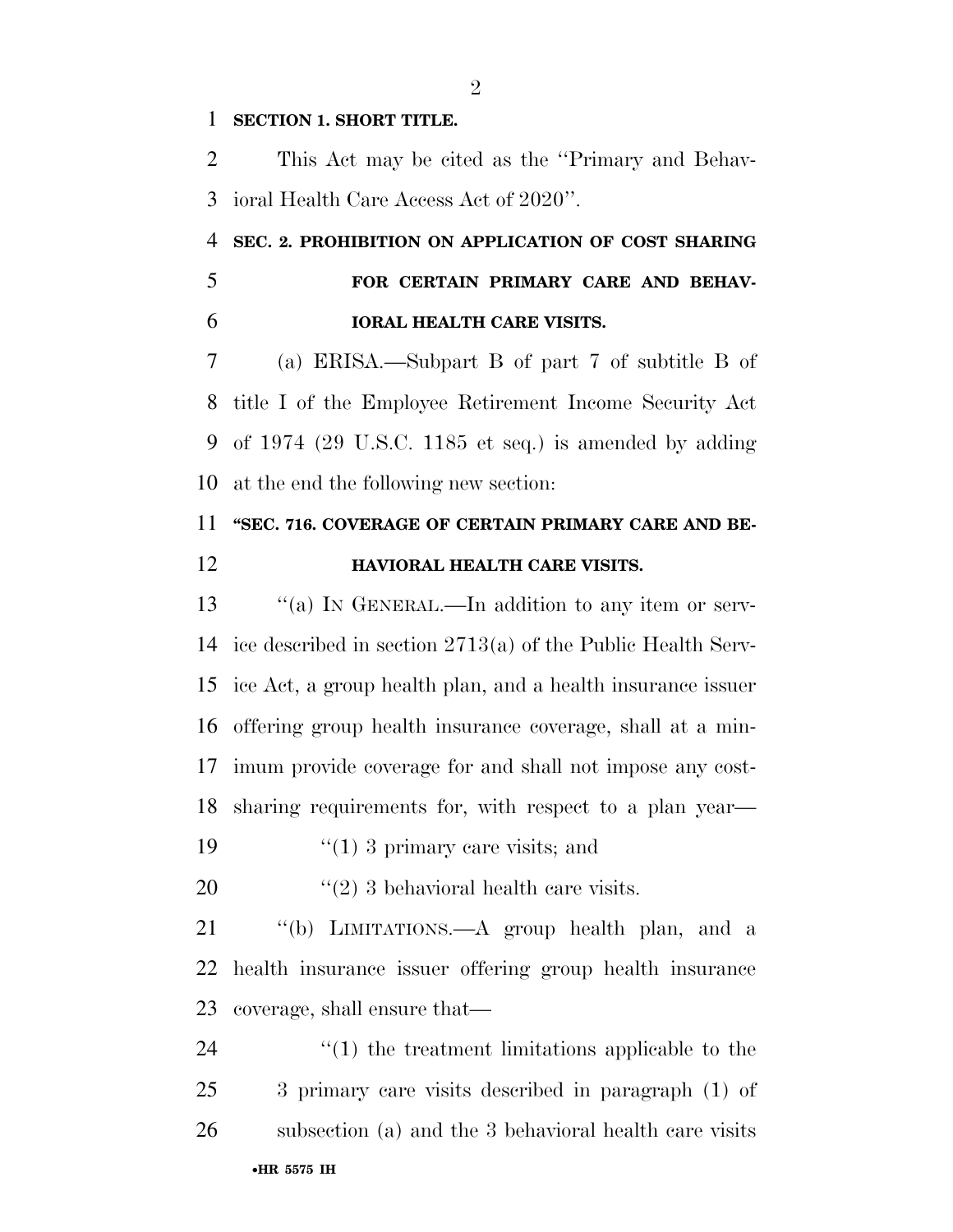| $\mathbf{1}$   | described in paragraph (2) of such subsection are no   |
|----------------|--------------------------------------------------------|
| $\overline{2}$ | more restrictive than the treatment limitations ap-    |
| 3              | plied to any other primary care visit or behavioral    |
| $\overline{4}$ | health care visit covered by the plan or coverage and  |
| 5              | that there are no separate treatment limitations that  |
| 6              | are applicable only with respect to such 3 primary     |
| 7              | or such 3 behavioral health care visits; and           |
| 8              | $\lq(2)$ the reimbursement rates under such plan       |
| 9              | or such coverage for such 3 primary and such 3 be-     |
| 10             | havioral health care visits are the same as such rates |
| 11             | for any other primary care visit or behavioral health  |
| 12             | care visit covered by the plan or coverage.            |
| 13             | "(c) DEFINITIONS.—For purposes of this section:        |
| 14             | $``(1)$ BEHAVIORAL HEALTH CARE VISIT.—The              |
| 15             | term 'behavioral health care visit' means a visit by   |
| 16             | an individual to a qualified provider during which     |
| 17             | services are provided with respect to the diagnosis,   |
| 18             | treatment, screening, or prevention of a behavioral    |
| 19             | health condition.                                      |
| 20             | "(2) PRIMARY CARE SERVICE.—The term 'pri-              |
| 21             | mary care service' means a service identified, as of   |
| 22             | January 1, 2009, by one of HCPCS codes 99201           |
| 23             | through 99215 (and as subsequently modified by the     |
| 24             | Secretary).                                            |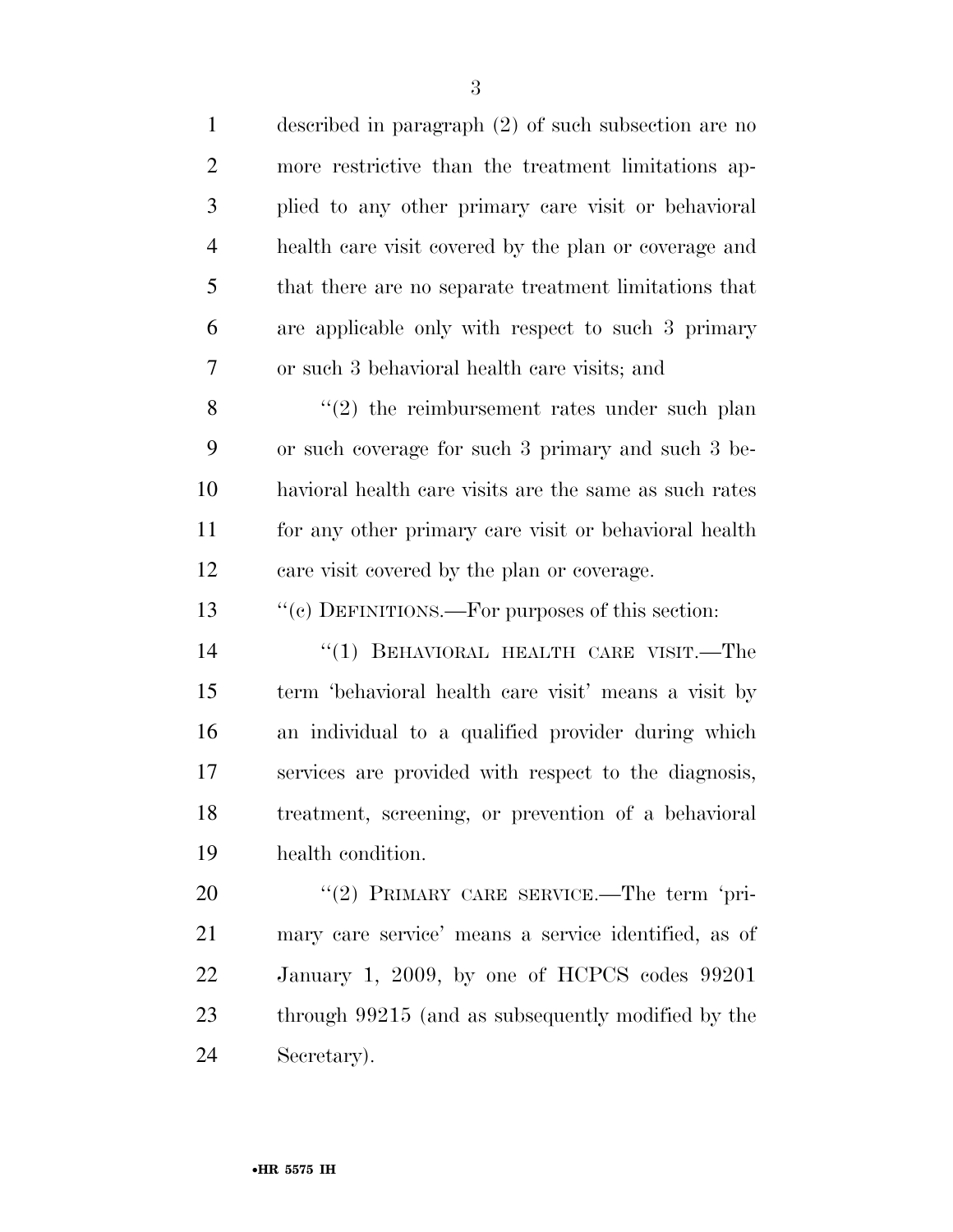| $\mathbf{1}$   | "(3) PRIMARY CARE VISIT.—The term 'primary            |
|----------------|-------------------------------------------------------|
| $\overline{2}$ | care visit' means an in-person visit by an individual |
| 3              | to a qualified provider who is designated by such in- |
| $\overline{4}$ | dividual as the primary care provider for such indi-  |
| 5              | vidual, during which such individual receives pri-    |
| 6              | mary care services.                                   |
| 7              | "(4) QUALIFIED PROVIDER.—The term 'quali-             |
| 8              | fied provider' means—                                 |
| 9              | $\lq\lq$ with respect to a primary care visit,        |
| 10             | a general practitioner, family physician, general     |
| 11             | internist, obstetrician-gynecologist, pediatrician,   |
| 12             | geriatric physician, or advanced practice reg-        |
| 13             | istered nurse acting in accordance with State         |
| 14             | law (including a nurse practitioner, clinical         |
| 15             | nurse specialist, and certified nurse midwife);       |
| 16             | and                                                   |
| 17             | $\lq\lq (B)$ with respect to a behavioral health      |
| 18             | care visit, an individual employed in a full-time     |
| 19             | position (including a fellowship) where the pri-      |
| 20             | mary intent and function of such position is the      |
| 21             | direct treatment or recovery support of individ-      |
| 22             | uals with, or in recovery from, a behavioral          |
| 23             | health disorder, such as a physician, advanced        |
| 24             | practice registered nurse acting in accordance        |
| 25             | with State law (including a nurse practitioner,       |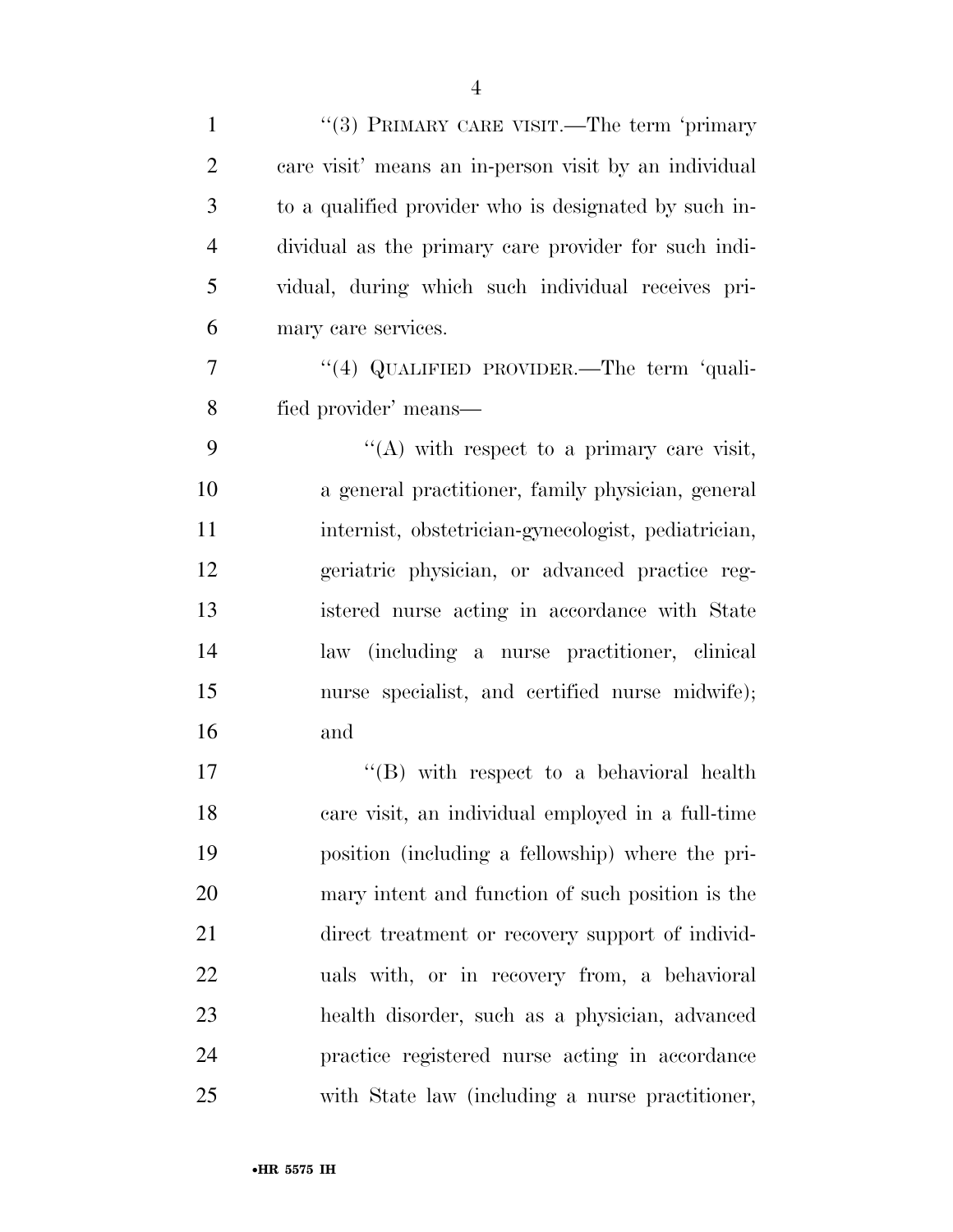clinical nurse specialist, and certified nurse midwife), psychiatric nurse, social worker, mar- riage and family therapist, mental health coun- selor, occupational therapist, psychologist, psy- chiatrist, child and adolescent psychiatrist, or neurologist.''.

 (b) PHSA.—Subpart II of part A of title XXVII of the Public Health Service Act (42 U.S.C. 300gg–11 et seq.) is amended by adding at the end the following new section:

### **''SEC. 2730. COVERAGE OF CERTAIN PRIMARY CARE AND BEHAVIORAL HEALTH CARE VISITS.**

13 "(a) IN GENERAL.—In addition to any item or serv- ice described in section 2713(a), a group health plan, and a health insurance issuer offering group or individual health insurance coverage, shall at a minimum provide coverage for and shall not impose any cost-sharing re-quirements for, with respect to a plan year—

19  $\frac{1}{2}$  (1) 3 primary care visits; and

20  $\frac{1}{2}$   $\frac{1}{2}$  3 behavioral health care visits.

 ''(b) LIMITATIONS.—A group health plan, and a health insurance issuer offering group or individual health insurance coverage, shall ensure that—

24  $\frac{1}{2}$  (1) the treatment limitations applicable to the 3 primary care visits described in paragraph (1) of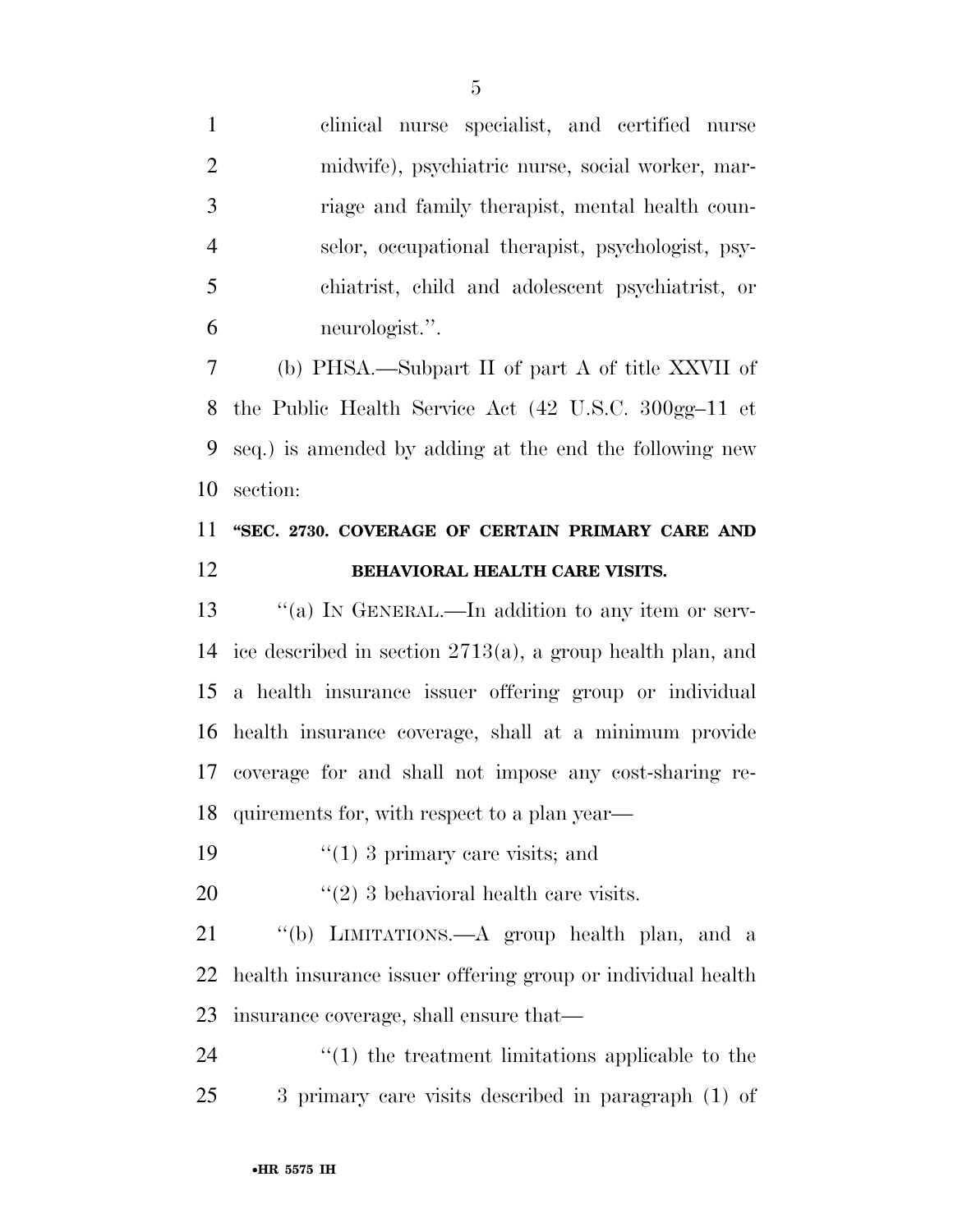| $\mathbf{1}$   | subsection (a) and the 3 behavioral health care visits |
|----------------|--------------------------------------------------------|
| $\overline{2}$ | described in paragraph $(2)$ of such subsection are no |
| 3              | more restrictive than the treatment limitations ap-    |
| $\overline{4}$ | plied to any other primary care visit or behavioral    |
| 5              | health care visit covered by the plan or coverage and  |
| 6              | that there are no separate treatment limitations that  |
| 7              | are applicable only with respect to such 3 primary     |
| 8              | or such 3 behavioral health care visits; and           |
| 9              | $\lq(2)$ the reimbursement rates under such plan       |
| 10             | or such coverage for such 3 primary and such 3 be-     |
| 11             | havioral health care visits are the same as such rates |
| 12             | for any other primary care visit or behavioral health  |
| 13             | care visit covered by the plan or coverage.            |
| 14             | "(c) DEFINITIONS.—For purposes of this section:        |
| 15             | "(1) BEHAVIORAL HEALTH CARE VISIT.—The                 |
| 16             | term 'behavioral health care visit' means a visit by   |
| 17             | an individual to a qualified provider during which     |
| 18             | services are provided with respect to the diagnosis,   |
| 19             | treatment, screening, or prevention of a behavioral    |
| 20             | health condition.                                      |
| 21             | "(2) PRIMARY CARE SERVICE.—The term 'pri-              |
| 22             | mary care service' means a service identified, as of   |
| 23             | January 1, 2009, by one of HCPCS codes 99201           |
| 24             | through 99215 (and as subsequently modified by the     |
| 25             | Secretary).                                            |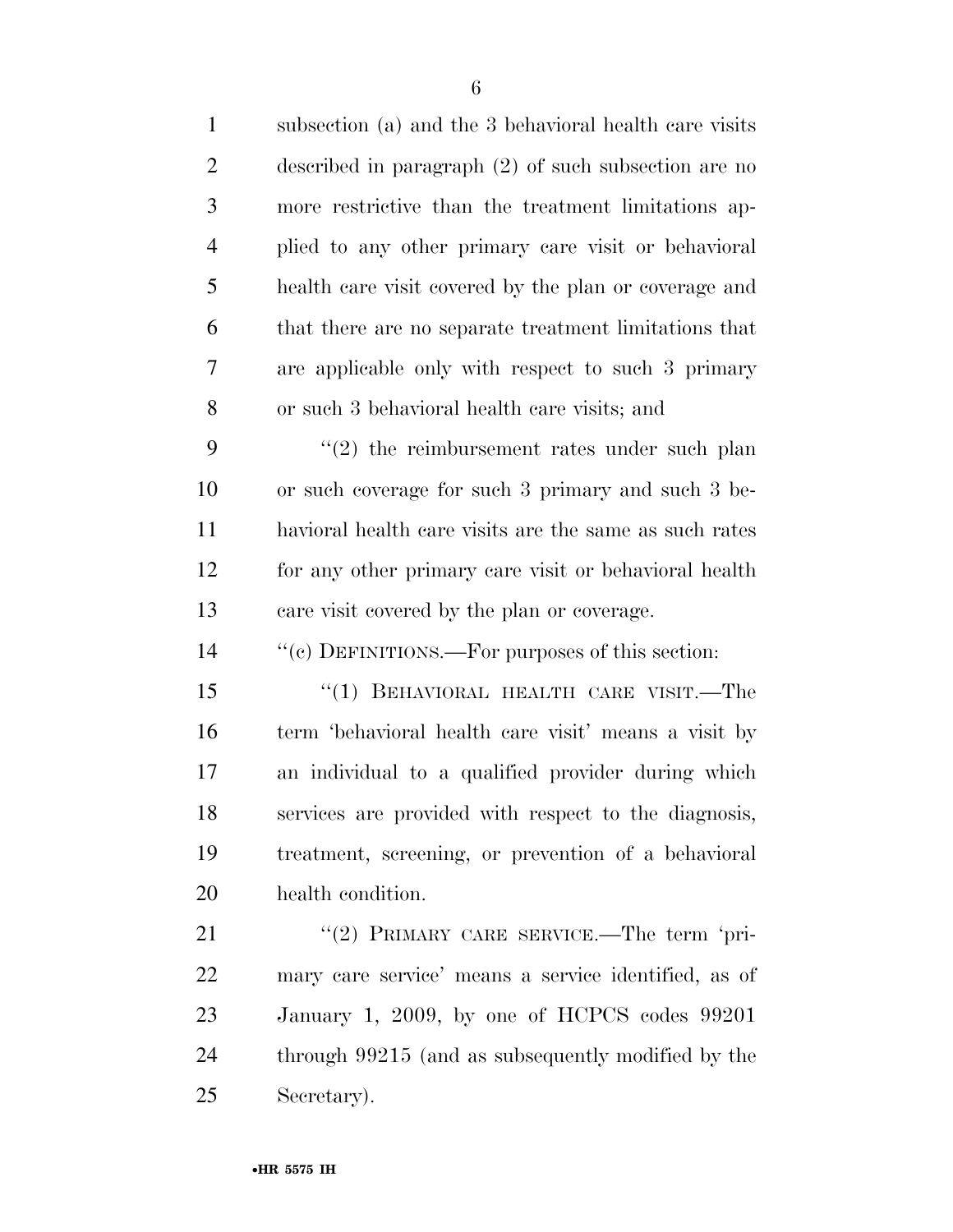| $\mathbf{1}$   | "(3) PRIMARY CARE VISIT.—The term 'primary            |
|----------------|-------------------------------------------------------|
| $\overline{2}$ | care visit' means an in-person visit by an individual |
| 3              | to a qualified provider who is designated by such in- |
| $\overline{4}$ | dividual as the primary care provider for such indi-  |
| 5              | vidual, during which such individual receives pri-    |
| 6              | mary care services.                                   |
| 7              | "(4) QUALIFIED PROVIDER.—The term 'quali-             |
| 8              | fied provider' means—                                 |
| 9              | $\lq\lq$ with respect to a primary care visit,        |
| 10             | a general practitioner, family physician, general     |
| 11             | internist, obstetrician-gynecologist, pediatrician,   |
| 12             | geriatric physician, or advanced practice reg-        |
| 13             | istered nurse acting in accordance with State         |
| 14             | law (including a nurse practitioner, clinical         |
| 15             | nurse specialist, and certified nurse midwife);       |
| 16             | and                                                   |
| 17             | $\lq\lq (B)$ with respect to a behavioral health      |
| 18             | care visit, an individual employed in a full-time     |
| 19             | position (including a fellowship) where the pri-      |
| 20             | mary intent and function of such position is the      |
| 21             | direct treatment or recovery support of individ-      |
| 22             | uals with, or in recovery from, a behavioral          |
| 23             | health disorder, such as a physician, advanced        |
| 24             | practice registered nurse acting in accordance        |
| 25             | with State law (including a nurse practitioner,       |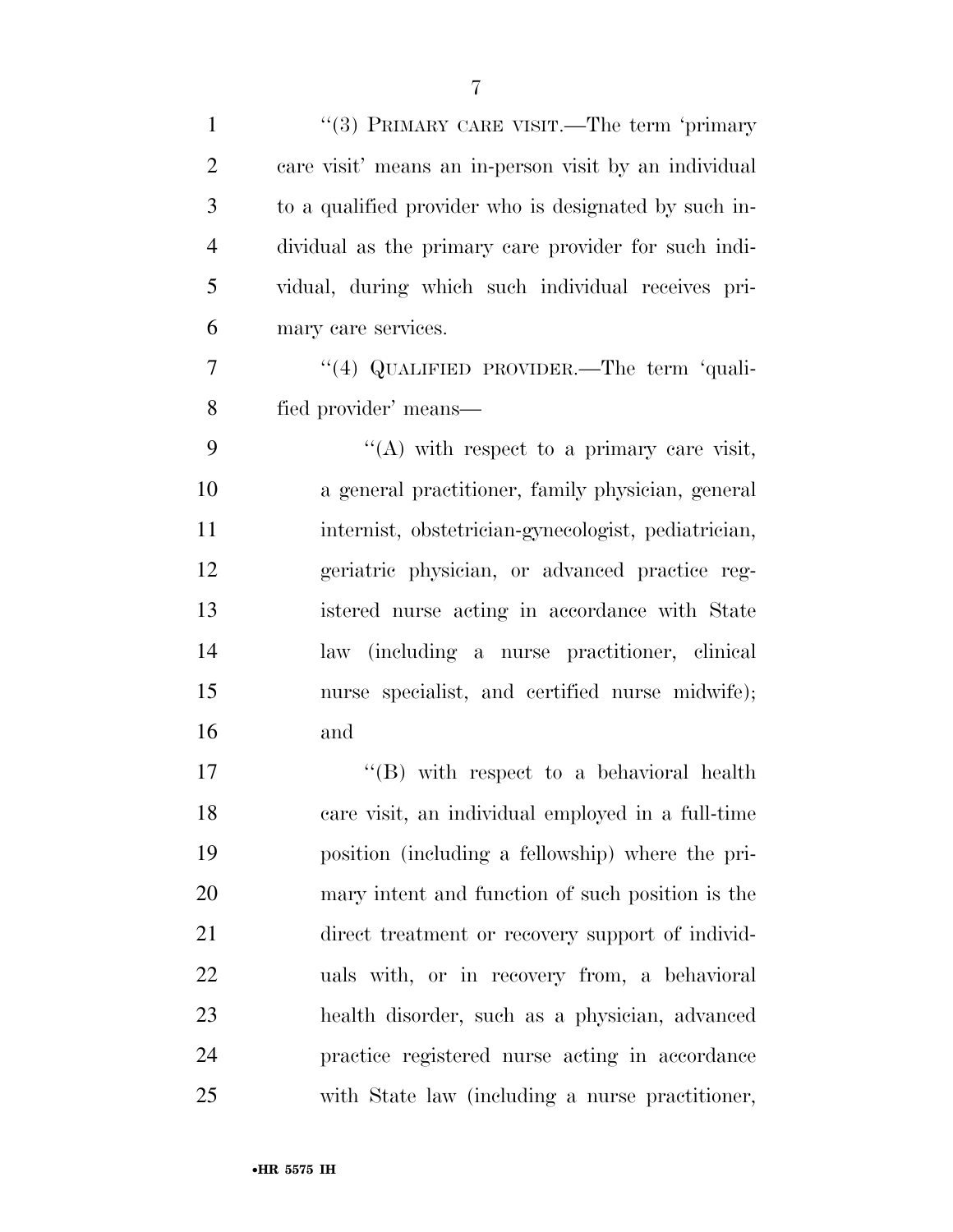| $\mathbf{1}$   | clinical nurse specialist, and certified nurse                |
|----------------|---------------------------------------------------------------|
| $\overline{2}$ | midwife), psychiatric nurse, social worker, mar-              |
| 3              | riage and family therapist, mental health coun-               |
| $\overline{4}$ | selor, occupational therapist, psychologist, psy-             |
| 5              | chiatrist, child and adolescent psychiatrist, or              |
| 6              | neurologist.".                                                |
| 7              | $\alpha$ IRC.—                                                |
| 8              | $(1)$ IN GENERAL.—Subchapter B of chapter                     |
| 9              | 100 of subtitle K of the Internal Revenue Code of             |
| 10             | 1986 is amended by adding at the end the following            |
| 11             | new section:                                                  |
| 12             | "SEC. 9816. COVERAGE OF CERTAIN PRIMARY CARE AND              |
|                |                                                               |
| 13             | BEHAVIORAL HEALTH CARE VISITS.                                |
| 14             | "(a) IN GENERAL.—In addition to any item or serv-             |
| 15             | ice described in section $2713(a)$ of the Public Health Serv- |
|                | 16 ice Act, a group health plan shall at a minimum provide    |
| 17             | coverage for and shall not impose any cost-sharing re-        |
| 18             | quirements for, with respect to a plan year—                  |
| 19             | $\lq(1)$ 3 primary care visits; and                           |
| 20             | $\lq(2)$ 3 behavioral health care visits.                     |
| 21             | $\lq\lq(b)$ LIMITATIONS.—A group health plan shall ensure     |
| 22             | that—                                                         |
| 23             | $"(1)$ the treatment limitations applicable to the            |
| 24             | 3 primary care visits described in paragraph (1) of           |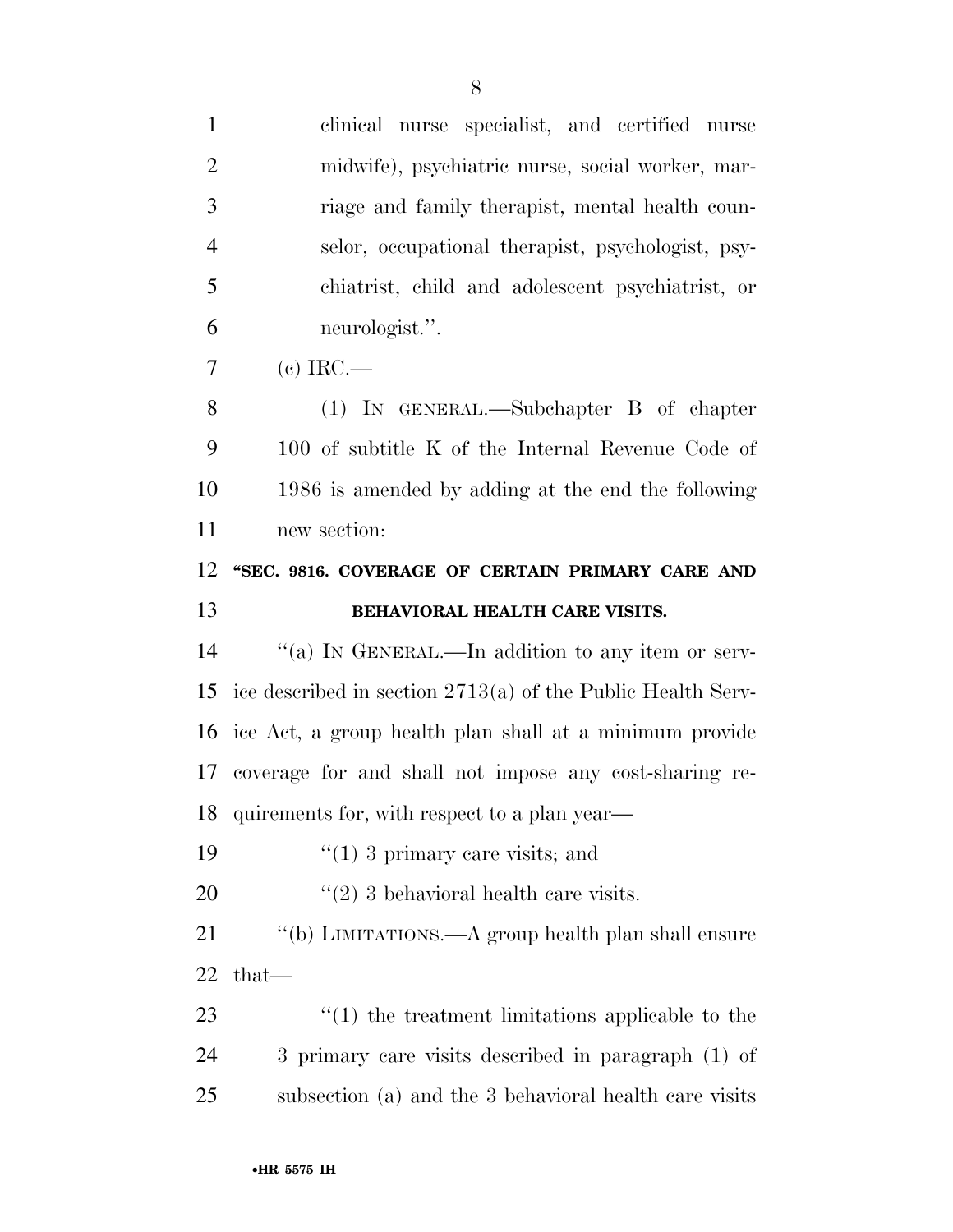| $\mathbf{1}$   | described in paragraph $(2)$ of such subsection are no  |
|----------------|---------------------------------------------------------|
| $\overline{2}$ | more restrictive than the treatment limitations ap-     |
| 3              | plied to any other primary care visit or behavioral     |
| $\overline{4}$ | health care visit covered by the plan and that there    |
| 5              | are no separate treatment limitations that are appli-   |
| 6              | cable only with respect to such 3 primary or such 3     |
| 7              | behavioral health care visits; and                      |
| 8              | $(2)$ the reimbursement rates under such plan           |
| 9              | for such 3 primary and such 3 behavioral health         |
| 10             | care visits are the same as such rates for any other    |
| 11             | primary care visit or behavioral health care visit cov- |
| 12             | ered by the plan.                                       |
| 13             | "(c) DEFINITIONS.—For purposes of this section:         |
| 14             | "(1) BEHAVIORAL HEALTH CARE VISIT.—The                  |
| 15             | term 'behavioral health care visit' means a visit by    |
| 16             | an individual to a qualified provider during which      |
| 17             | services are provided with respect to the diagnosis,    |
| 18             | treatment, screening, or prevention of a behavioral     |
| 19             | health condition.                                       |
| 20             | "(2) PRIMARY CARE SERVICE.—The term 'pri-               |
| 21             | mary care service' means a service identified, as of    |
| 22             | January 1, 2009, by one of HCPCS codes 99201            |
| 23             | through 99215 (and as subsequently modified by the      |
| 24             | Secretary).                                             |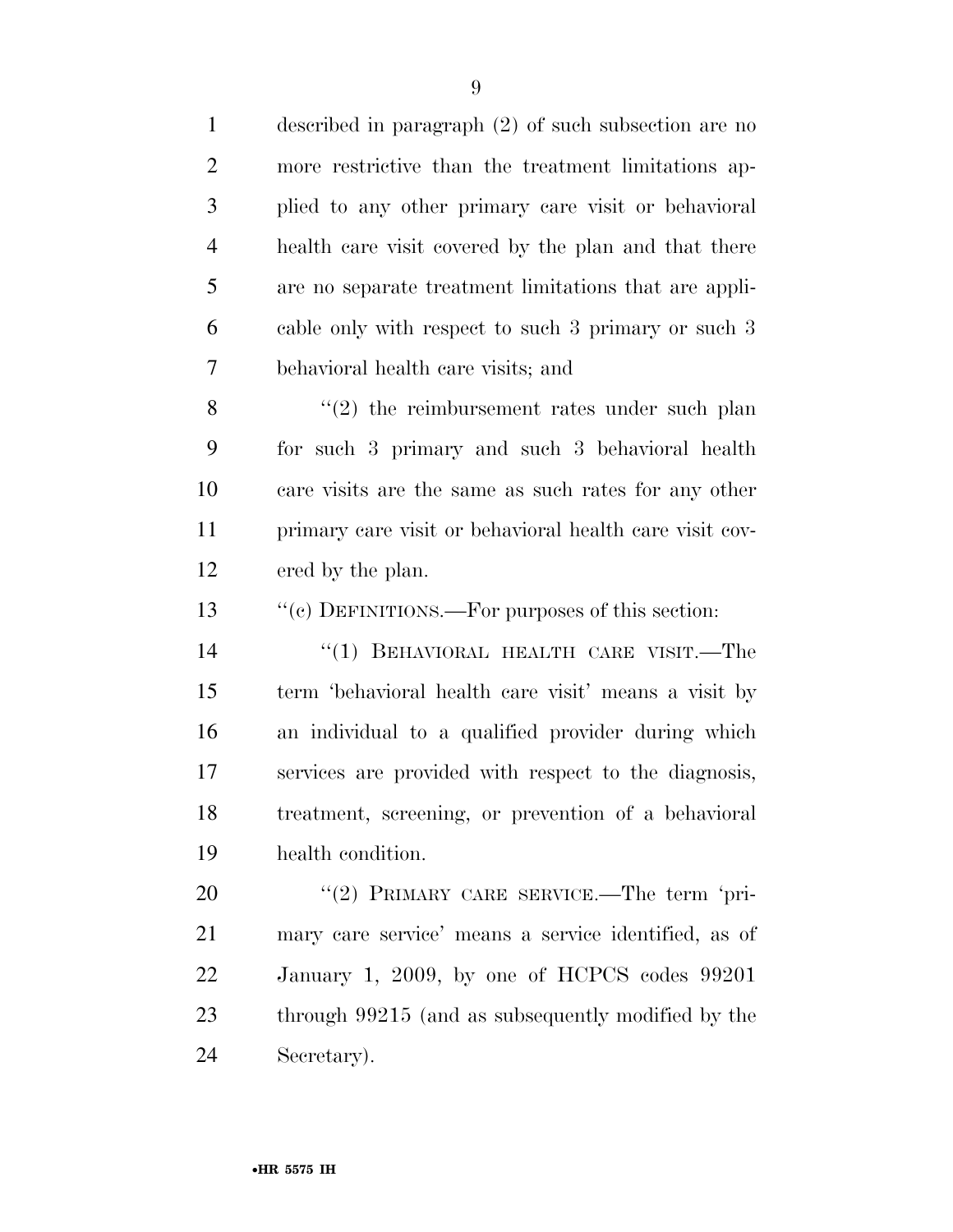| $\mathbf{1}$   | "(3) PRIMARY CARE VISIT.—The term 'primary            |
|----------------|-------------------------------------------------------|
| $\overline{2}$ | care visit' means an in-person visit by an individual |
| 3              | to a qualified provider who is designated by such in- |
| $\overline{4}$ | dividual as the primary care provider for such indi-  |
| 5              | vidual, during which such individual receives pri-    |
| 6              | mary care services.                                   |
| 7              | "(4) QUALIFIED PROVIDER.—The term 'quali-             |
| 8              | fied provider' means—                                 |
| 9              | $\lq\lq$ with respect to a primary care visit,        |
| 10             | a general practitioner, family physician, general     |
| 11             | internist, obstetrician-gynecologist, pediatrician,   |
| 12             | geriatric physician, or advanced practice reg-        |
| 13             | istered nurse acting in accordance with State         |
| 14             | law (including a nurse practitioner, clinical         |
| 15             | nurse specialist, and certified nurse midwife);       |
| 16             | and                                                   |
| 17             | $\lq\lq (B)$ with respect to a behavioral health      |
| 18             | care visit, an individual employed in a full-time     |
| 19             | position (including a fellowship) where the pri-      |
| 20             | mary intent and function of such position is the      |
| 21             | direct treatment or recovery support of individ-      |
| 22             | uals with, or in recovery from, a behavioral          |
| 23             | health disorder, such as a physician, advanced        |
| 24             | practice registered nurse acting in accordance        |
| 25             | with State law (including a nurse practitioner,       |